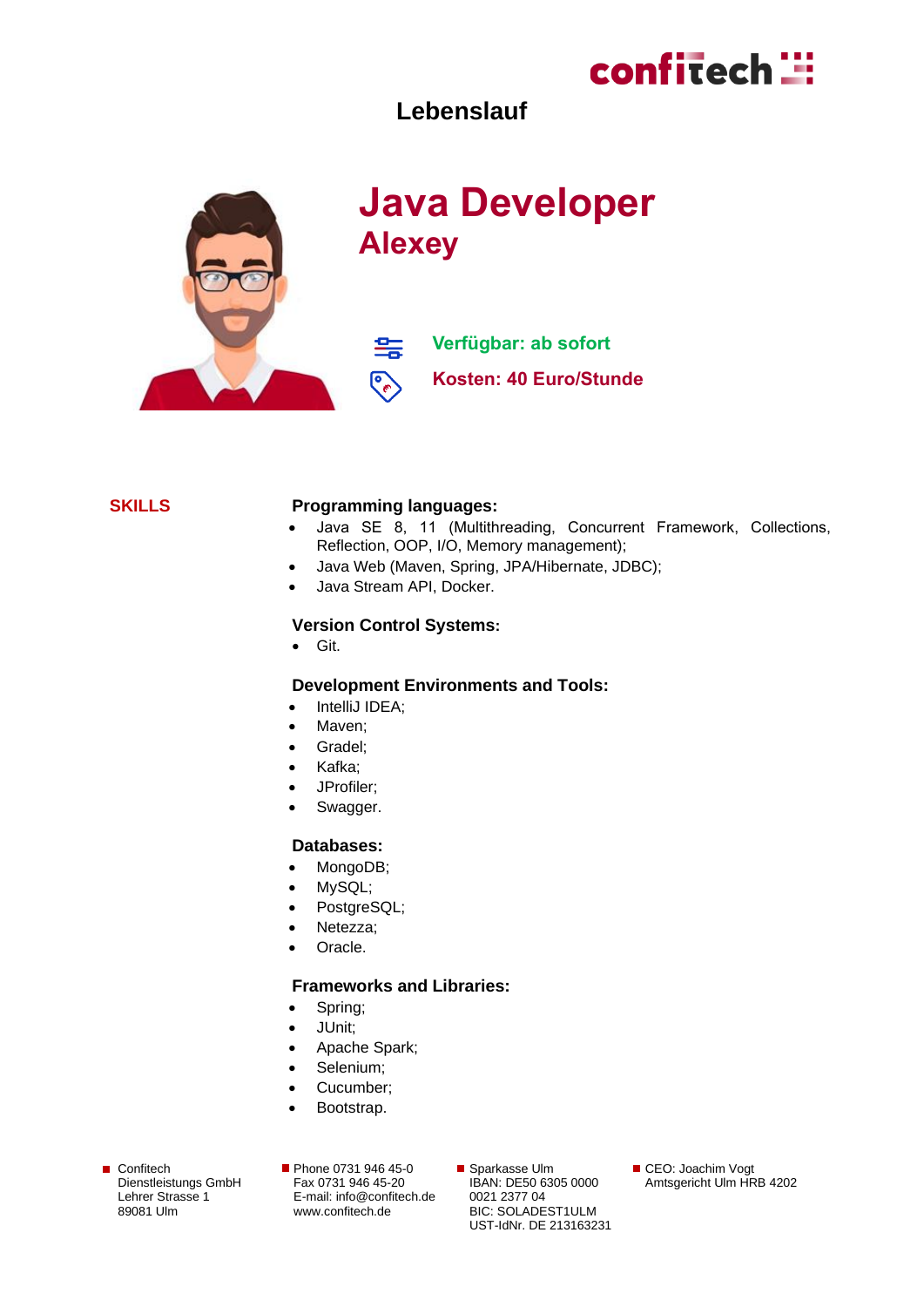# confitech **:::**

#### **Operating Systems:**

- MacOS:
- Windows:
- Linux.

#### **Other:**

- Jenkins,
- Grafana,
- ELK.

#### **EDUCATION Kharkiv National University of Radio and Electronics Computer Science** *Kharkiv, Ukraine*

#### **EXPERIENCE**

**Project: NDA Java Developer** *01.2021 - 03.2022*

Development of a system for finding Internet providers around the world, searching for available services and their prices. Daily communication with the customer. Large distributed development team around the world - about 20 people.

#### **Responsibilities:**

- Implementation of new features and bug fixing;
- PR reviewing and management of the development cycle;
- Improving application performance;
- Support for various ways of working with databases;
- Demo calls with a client.

**Technologies:** Java 8; Spring; REST; SOAP; MySQL; Hibernate; Testing tools,

RabbitMQ.

#### **Project: KnubiSoft**

**Java Developer**

*05.2020 - 05.2021*

Cryptocurrency exchange with more than 500 trading pairs, KYC, trading monitoring system, and many payment methods. Integration with a test tool. Communication with third-party systems and data synchronization. Showing demo versions and development in teams of various sizes - from 2 to 8 people.

#### **Responsibilities:**

• Bug fixing, debug and performance issues fixing;

Confitech Dienstleistungs GmbH Lehrer Strasse 1 89081 Ulm

Phone 0731 946 45-0 Fax 0731 946 45-20 E-mail[: info@confitech.de](mailto:info@confitech.de) www.confitech.de

■ Sparkasse Ulm IBAN: DE50 6305 0000 0021 2377 04 BIC: SOLADEST1ULM UST-IdNr. DE 213163231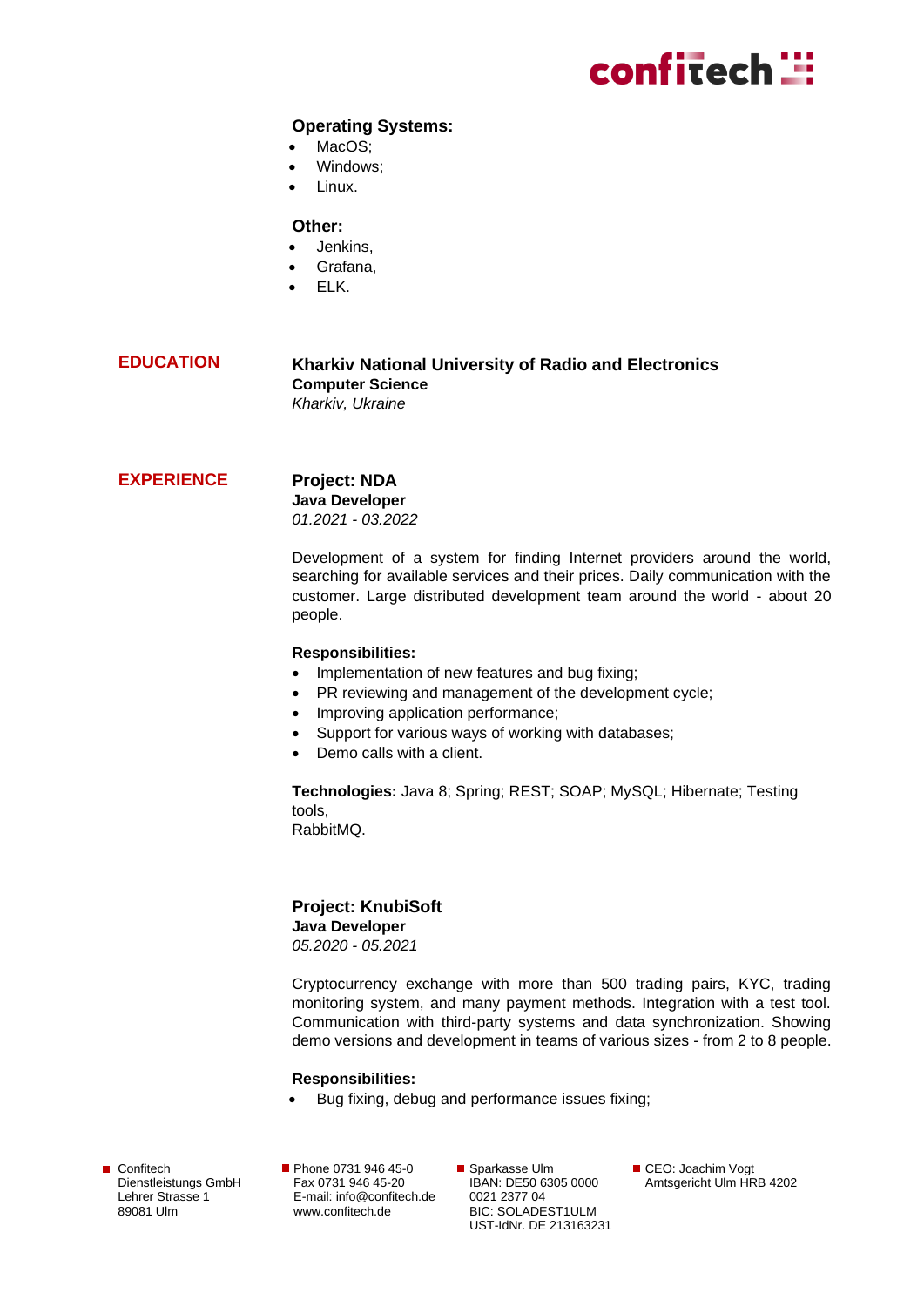

- Design and implement new components;
- Refactoring of existing components;
- Troubleshoot production issues.

**Technologies:** Java SE, MySQL, AuroraDB, RabbitMQ, Spring JDBC, Docker, microservices, SpringBoot, websockets, payment systems (pay-pal, qiwi, custom payment APIs).

## **Project: Exadel Inc.**

**Java Developer** *01.2019-04.2020*

I've been working on the Big Data - Nielsen project for about one year. This project is a part of a large Nielsen project system written in Java, which is including some modules for performing ETL processes (from Netezza to MongoDB) and some modules for providing REST API for getting these data.

#### **Responsibilities:**

- Implementation of tasks using Java 8;
- Develop JUnit tests and work on integration testing;
- Improving application performance, code refactoring;
- ETL processes fixing;
- Work with relational and non-relational databases: MongoDB, Netezza and Oracle;
- Implementation of tasks using Scala;
- Work with Docker and Kafka;
- Work with Amazon S3 buckets.

**Technologies:** IntelliJ IDEA, Spring, JUnit, Kafka, Maven, Swagger, Spark.

#### **Project: SYTOSS**

**Java Developer**

*07.2016-12.2018*

Telecommunications company that provides Internet and mobile services for European countries. We developed an application for booking luggage storage with a notification system. Our team consisted of 6 developers, 2 testers and 1 BA. I worked both as a Backend developer and as a Frontend Developer. Adding new services, maintaining existing products and a user account in the mobile application.

#### **Responsibilities:**

- Implementation of tasks using Java 8;
- Work with microservices architecture;
- Creating notification (Spring Notification);
- Writing automated tests in Java and JS;
- Implementation of UI tasks in Angular 2;

Confitech Dienstleistungs GmbH Lehrer Strasse 1 89081 Ulm

Phone 0731 946 45-0 Fax 0731 946 45-20 E-mail[: info@confitech.de](mailto:info@confitech.de) www.confitech.de

■ Sparkasse Ulm IBAN: DE50 6305 0000 0021 2377 04 BIC: SOLADEST1ULM UST-IdNr. DE 213163231